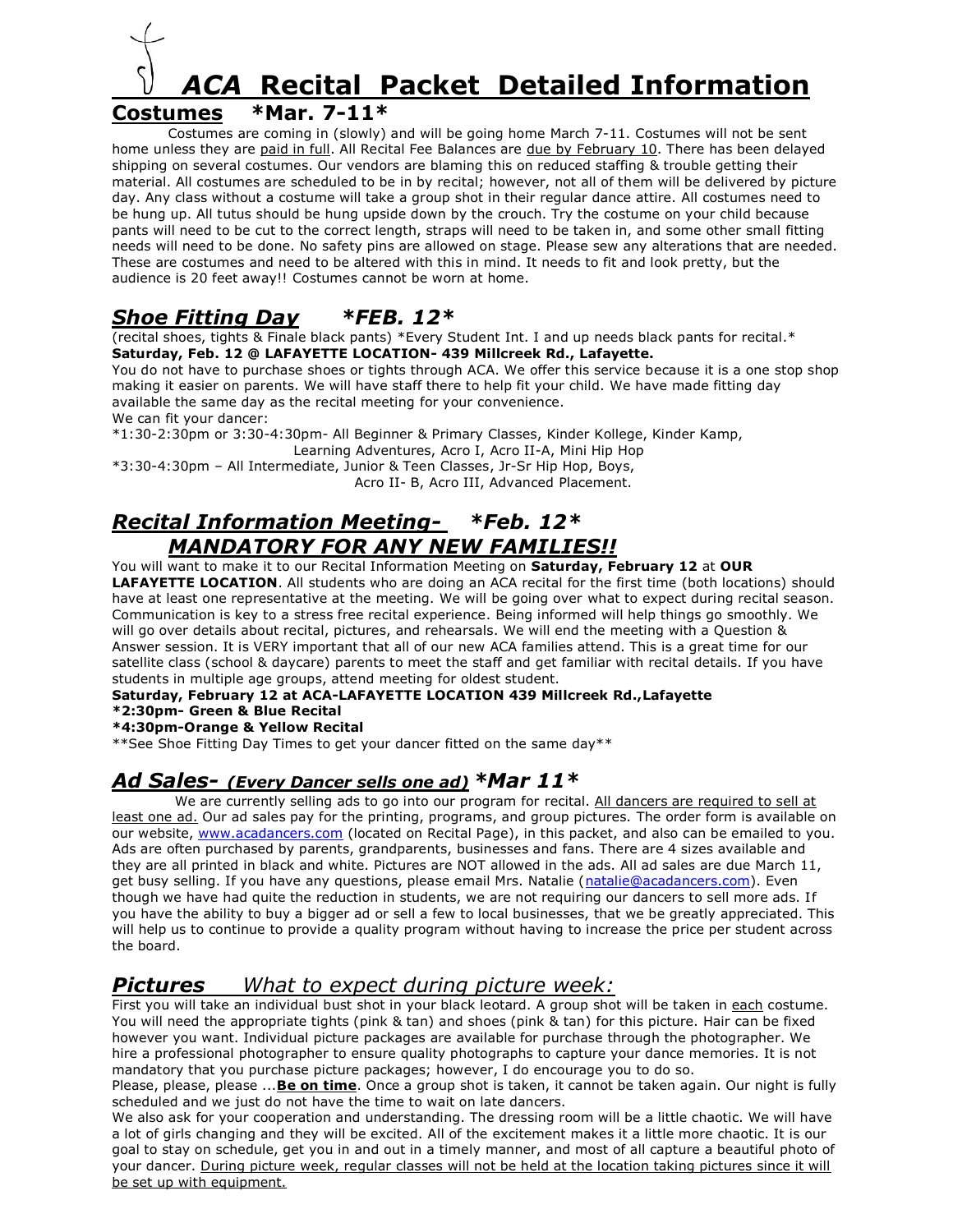## **Lafayette Location Picture Schedule (Learning Adventures Also): \*March 14-March 18\***

| Monday-March 14                     | Wednesday - March 16                          |
|-------------------------------------|-----------------------------------------------|
| 4:00-5:15- Intermediate I Lafayette | 4:00-4:30- Acrobats (ALL LEVELS) Lafayette    |
| 5:20-6:20- Primary II Lafayette     | 4:30-5:00- Mini Hip Hop Lafayette             |
| 6:20-7:20- Beginner I Lafayette     | 5:00-6:00- Beginner II Lafayette              |
| 7:20-9:15- Junior I Lafayette       | 6:00-7:00- Primary I Lafayette                |
|                                     | 7:00-8:00- Primary II Multiage Lafayette      |
|                                     | 8:00-9:20- Teen II Advanced & Senior Advanced |

| Thursday-March 17                                   | <b>Friday-March 18</b>                    |  |  |  |
|-----------------------------------------------------|-------------------------------------------|--|--|--|
| 2:30-3:15- Beginner Homeschool Lafayette            | 4:15-5:25- Intermediate & Junior Advanced |  |  |  |
| 3:00-4:00- Pri. II Homeschool / Int. Homeschool     | 5:30-6:00- Dance With Me Lafayette        |  |  |  |
| 4:15-5:30- Intermediate II & Boys Tech Laf          | 6:00-6:45- Learning Adventures Lafayette  |  |  |  |
| 5:30-6:00- Jr & Sr Hip Hop Lafayette                |                                           |  |  |  |
| 6:00-7:00- Intermediate Multiage & Pointe Lafayette |                                           |  |  |  |
| 7:00-7:10- Assistant Teachers Lafayette             |                                           |  |  |  |
| 7:10-9:15- Teen   & II Lafayette                    |                                           |  |  |  |

## **Scott Picture Schedule (Kinder Kollege & Kamp also): \*March 21-24\***

| Monday-March 21                        | <b>Tuesday-March 22</b>                      |  |  |
|----------------------------------------|----------------------------------------------|--|--|
| 4:00-5:00- Primary II Scott            | 4:15-5:15- Primary I Scott                   |  |  |
| 5:00-6:15- Intermediate I Scott        | 5:15-6:15- Beginner I Scott                  |  |  |
| 6:15-7:15- Beginner Multiage B Scott   | 6:15-7:15- Beginner II & Dance With Me Scott |  |  |
| 7:15-8:15- Intermediate Multiage Scott | 7:15-8:15-Intermediate II Scott              |  |  |
| 8:15-9:30- Junior I Scott              | 8:15-9:30- Teen I Advanced Scott             |  |  |

| Thursday- March 24                             | (pics @ Scott Studio) |  |  |  |
|------------------------------------------------|-----------------------|--|--|--|
| 4:00-4:30- Acrobats (ALL TUMBLERS) Scott       |                       |  |  |  |
| 4:30-5:15- Mini Hip Hop, Jr & Sr Hip Hop Scott |                       |  |  |  |
| 5:15-6:15- Primary II Multiage Scott           |                       |  |  |  |
| 6:15-7:30- Kinder Kollege & Kinder Kamp Scott  |                       |  |  |  |
| 7:30-7:40- Pointe & Assistant Teachers Scott   |                       |  |  |  |
| 7:40-9:00- Teen Scott                          |                       |  |  |  |
|                                                |                       |  |  |  |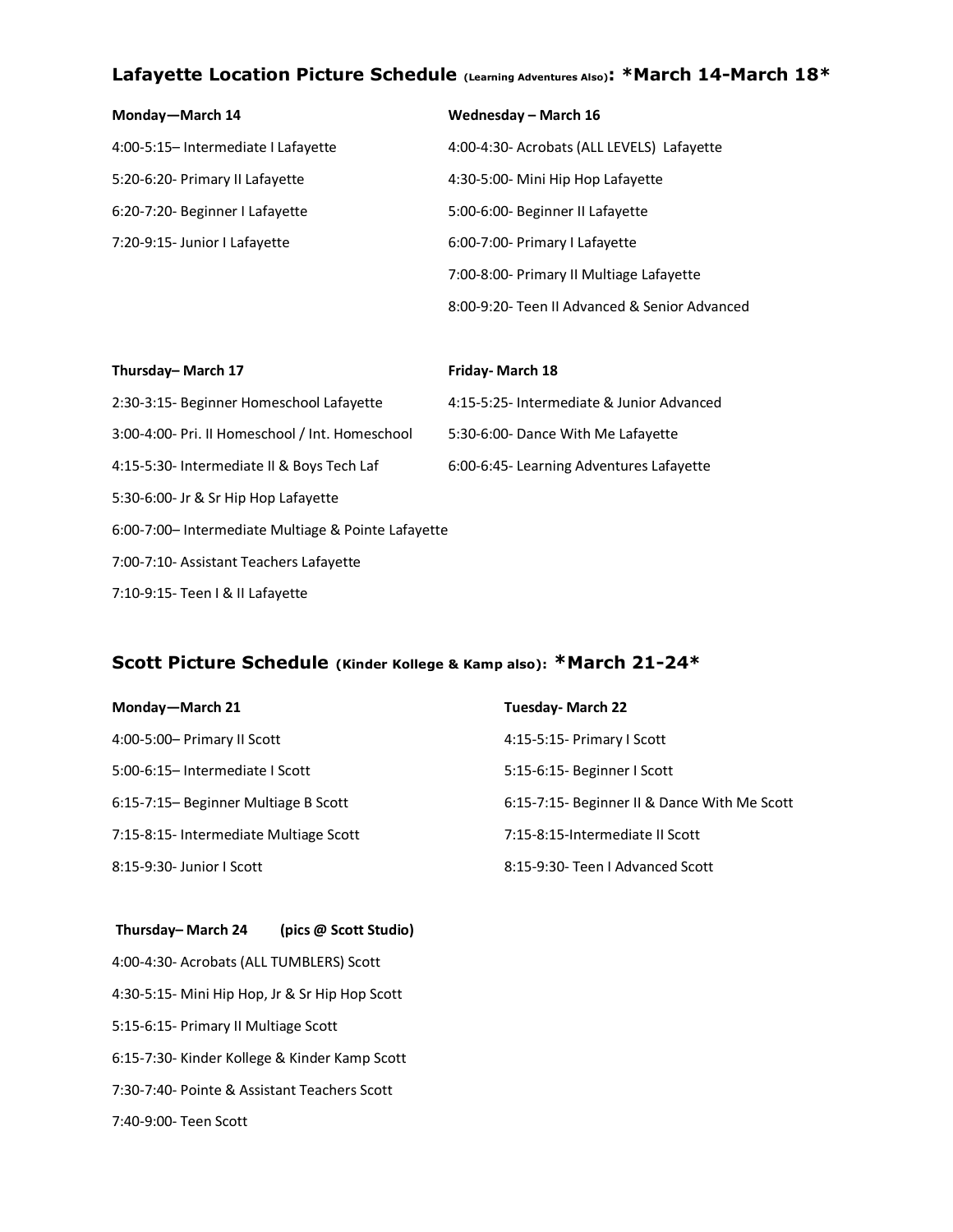## *Recital T-Shirts*

Recital T-shirts are being ordered. All students will get a complimentary t-shirt. We will also order shirts for anyone else who wants one. The cost is \$15.00 per shirt. The t-shirt order form will be sent out at a later date

### *Recital DVDs \*April\**

ACA has hired a professional videographer to film the recital. Cameras and video cameras are only allowed at dress rehearsal. No photography or videotaping will be allowed at the recital. An order form will be sent out at a later date. Please try to preorder. Do not make checks payable to ACA. All payment should be sent directly to videographer.

## *Recital Colors*

#### *Lafayette Location*

Green Recital Lafayette Location- Dance with Me, Learning Adventures, Beg. I, Beg. II, Beg. Homeschool, Primary I, Primary II, Primary II Multiage, Primary II Homeschool Mini Hip Hop, Acro I & some Acro II, Teen I&II Adv. & Sr. Advanced Orange Recital Lafayette Location- Int. I, Int. Homeschool, Int. II, Int. Multiage Jr. I, Teen I & II, Boys Technique, Pointe, Jr.-Sr.-Boy Hip Hop, Acro III & some Acro II, ALL Advanced Placement

#### **Scott Studio**

Blue Recital Scott Studio- Kinder Kollege, Kinder Kamp, Beg. I, Beg. II, Beg. Multiage B, Primary I, Primary II, Primary II Multiage, Mini Hip Hop, Acro I & some Acro II, Teen I&II Adv. & Sr. Advanced Yellow Recital Scott Studio- Int. I, Int. II, Int. Multiage Jr. I, Teen, Pointe, Jr-Sr Hip Hop,Acro III & some Acro II, ALL Advanced Placement

### *Recital Rehearsals*

Everyone will have one general rehearsal (on stage in dance clothes) and one dress rehearsal (on stage in costume) at Crossroads Church.

#### *What to expect at General Rehearsal*

Dancers will have what we call a general rehearsal. Dancers are to wear their regular dance attire and bring all dance shoes to this rehearsal. Parents are required to stay with their dancers. This will be a very quick rehearsal which is designed to get the dancers familiar with where they go on stage. Everyone needs to be on time or early!! NO FOOD OR DRINKS!!!!!

#### *What to expect at Dress Rehearsal*

Younger dancers (9:00 & 3:30 recitals participants) should arrive to dress rehearsal with hair and makeup done in their FIRST CSOTUME.

Older dancers (participating in 11:15 & 5:45 recitals) should arrive to dress rehearsal with hair & make-up done wearing a black leotard and black pants.

Everyone will report to the stage area. Dancers will be on stage and their parent will wait in the audience with all of the costumes. We will work on finale practice. Once we conclude this practice, classes will be released to their dressing rooms one at a time. At this time parents will be asked to go with their child to the dressing room. Older dancers will need help putting on their first costume. Once your child is settled & dressed in their first costume, please report back to the audience leaving your child backstage with their designated chaperone. Once a class has completed all of their dances, an announcement will be made that you can go and pick up your dancer and go home. NO FOOD IN DRESSING ROOM!!!!! This rule has to be enforced due to severe food allergies in classrooms and also out of respect for the building. Please feed your child well before arriving and I assure you that they will be fine. Please be an example to your child and follow this rule.

#### **Lafayette Location:** (Learning Adventures also)

General rehearsal- Monday, May 23 (time TBA) Dress Rehearsal- Thursday, May 26 (time TBA)

**Scott Studio:** (Kinder Kamp & Kinder Kollege also) General Rehearsal- Tuesday, May 24 (time TBA) Dress Rehearsal- Friday, May 27 (time TBA)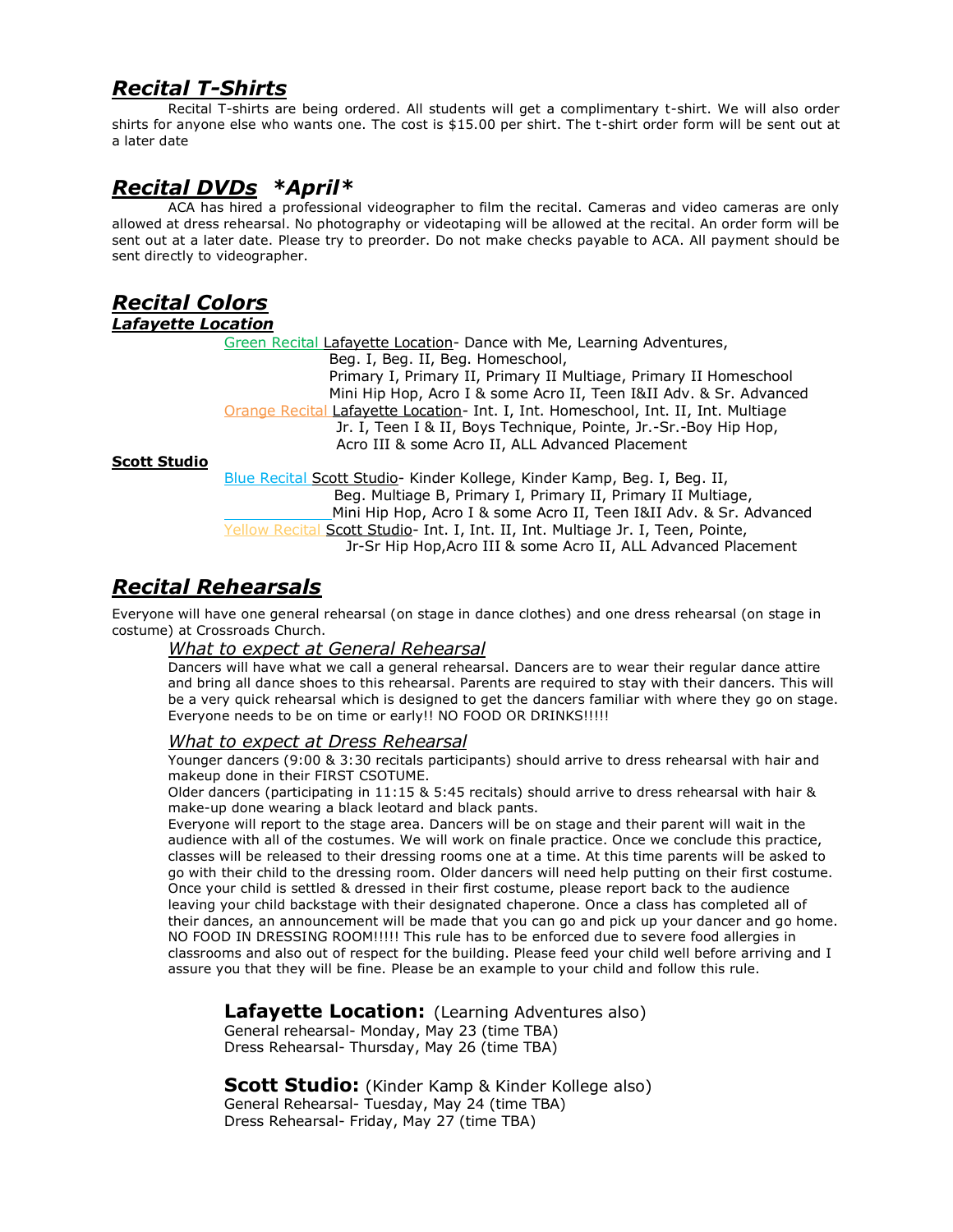### *Recital \*May 28\**

Our recital will be Saturday, May 28<sup>th</sup> at Crossroads Church. There is no cost to attend recital so please invited all your family & friends to enjoy all of your dancer's hard work! \*The Lafayette Location (including Learning Adventures):

Green Recital- 9:00am

Orange Recital-11:15am

\*The Scott Studio (including Kinder Kamp & Kinder Kollege): Blue Recital-3:30pm Yellow Recital-5:45pm

#### *What to expect at Recital:*

Dancers should arrive with hair and makeup done in their first costume with a cover up over it (cover up can be a robe, dad's button down dress shirt, anything that doesn't go over the head). Dancers are asked to arrive at the specified time. Doors will open 30 minutes before the first show per location for audience seating. We will not close the audience between the recitals for same location. The dancers will be dropped off at their assigned dressing room to their designated chaperone. We will have programs for each child to look at and enjoy while backstage. Each dancer will receive a program to bring home. Please do not take your child's program to use during the recital. They really enjoy looking at them while backstage. Additional programs will be for sale at the front entrance. Recital ends with our big finale which includes all the dancers. Once finale is over all children will be escorted back to their dressing rooms to be picked up by their parents.

- Pink tights with Ballet & Pointe costumes
- Tan tights with tap, jazz, acrobat and hip hop costumes. (acrobat tights must be convertibleso that dancers can be barefoot)
- Some dancers like to wear either a tan body tight or a nude leotard under their costumes this is allowed, but optional
- OLDER DANCERS ONLY (Orange & Yellow recital dancers only) Black pants to wear for the finale. They must be ankle length
- Hair for recital is a bun with a part on the dancers' right side, hair net around bun and extra bobby pins.
- Shoes for recital are pink Ballet shoes, tan mary-jane style tap shoes (with the buckle), tan jazz shoes (any style : Primary II– Adv), Hip Hop tennis shoes (mostly black).
- Please layer your tights. Tan tights first then pink tights on top. This keeps the girls from having to completely undress backstage.
- No panties Modesty is a priority; however, panties showing from underneath costumes draws attention to that area. So layer your tights or get a nude camisole.
- We have backstage workers that work backstage dressing all of our performers. We do not allow people to go back and forth between backstage and the audience. This is for the safety of our dancers. So you either have to be a backstage worker or an audience member. We would love all of our moms to be audience members and enjoy watching the fruit of their children's labor; however, if you would rather work backstage please let Mrs. Natalie know. Backstage workers are allowed to go backstage with dancers and can see them perform from side of stage.
- Dancers will need to arrive in their first costume. Please make sure that they have a cover up over their costume. (robe, daddy's shirt, etc..) NO UNCOVERED COSTUMES ALLOWED IN AUDIENCE BEFORE,DURING OR AFTER THE SHOW.(we will let you know what your child's first costume is once recital order in set)

## *IMPORTANT DATES !!*

*Feb. 10- Last Recital Payment Due Feb.12- Supply Day & Recital Meeting Mar. 14-18- Lafayette Picture Week Mar. 21-24- Scott Picture Week May 23 & 26- Lafayette Recital Rehearsals May 24 & 27- Scott Recital Rehearsals May 28- Recital*